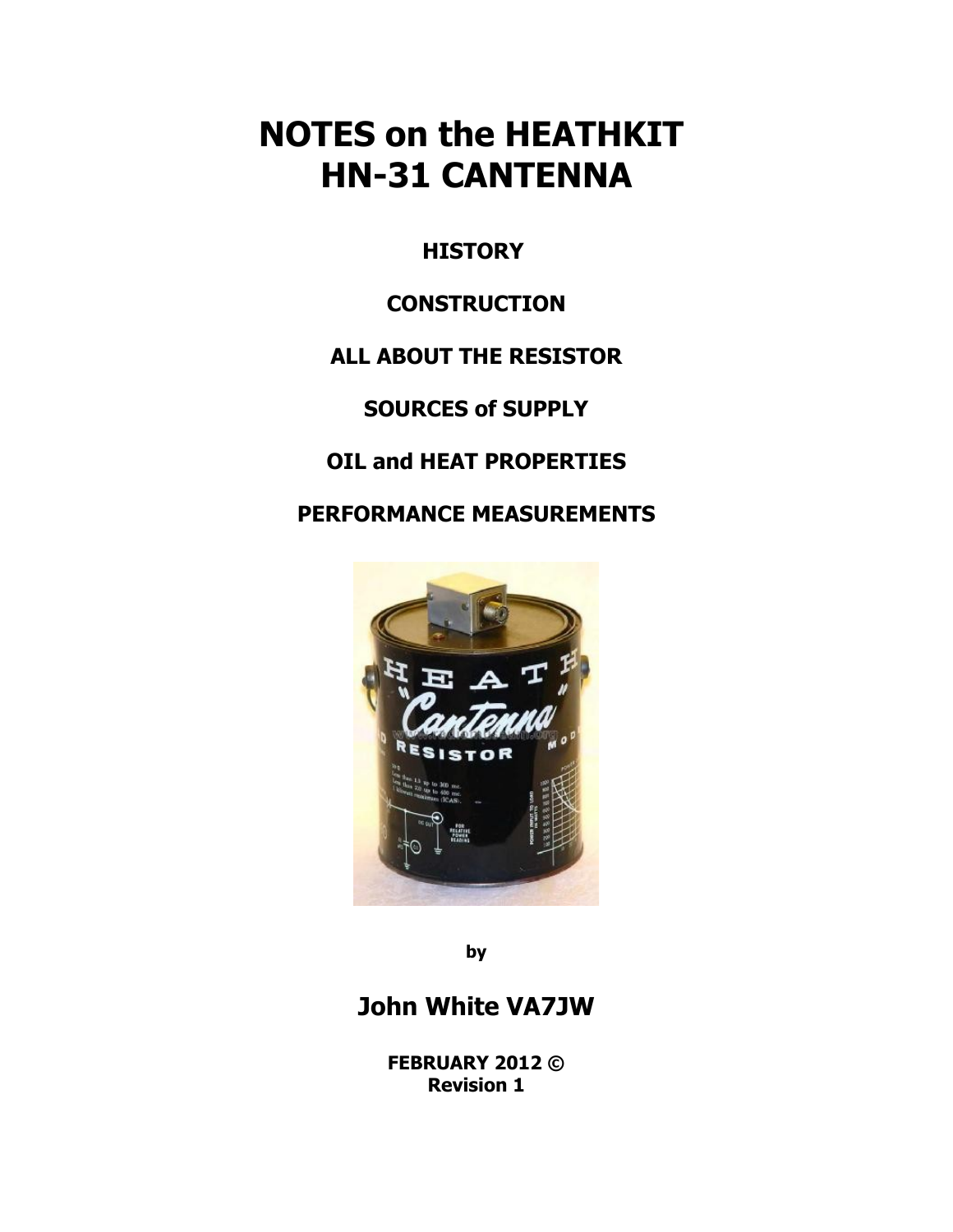#### **HISTORY**

The Heathkit HN-31 sold between 1961 and 1983 for \$9.95 as a 50 ohm dummy load without cooling oil; that was not included! The task of sourcing the appropriate oil fell to the buyer to purchase. Chuck Pensions book<sup>[1](#page-1-0)</sup> estimates that sales of the HN-31 were in the order of 200,000 units between 1961 and 1972. He further states that "The Cantenna RF Load is undeniably the longest running, most successful product Heath ever made". One might have to agree since the MFJ-250 and Vectronic's ALD-1500 are of a similar design and are still offered today.

The author purchased the HN-31 model in 1968. The oil used is Heathkit recommended white mineral oil purchased from a pharmacy and is of medicinal / food grade quality. The other oil option is transformer oil, but it is more difficult to source.

The dummy load has been used for many years and remains in apparent excellent condition. The resistance measures 49.4 ohms DC, the oil is visually clear, there is no evidence of contamination by water or rust or any other particulate matter, and the paint pail is mechanically sound.





#### **HEATHKIT HN-31 INTERNAL CONSTRUCTION**

For those unfamiliar with the construction of the HN-31, some of the manual assembly diagrams are reproduced here. Notably, there is a tubular sleeve enclosing the resistor element providing two functions. One obvious function is mechanical support for the resistor and electrical return for the far end of the resistor to the ground connection on the lid. The other purpose of the sleeve is to provide a measure of impedance continuity down the length of the resistor element to extend the high frequency SWR performance.

<span id="page-1-0"></span><sup>&</sup>lt;sup>1</sup> "Heathkit - A Guide to the Amateur Radio Products". Second Edition, May 2003, pg 325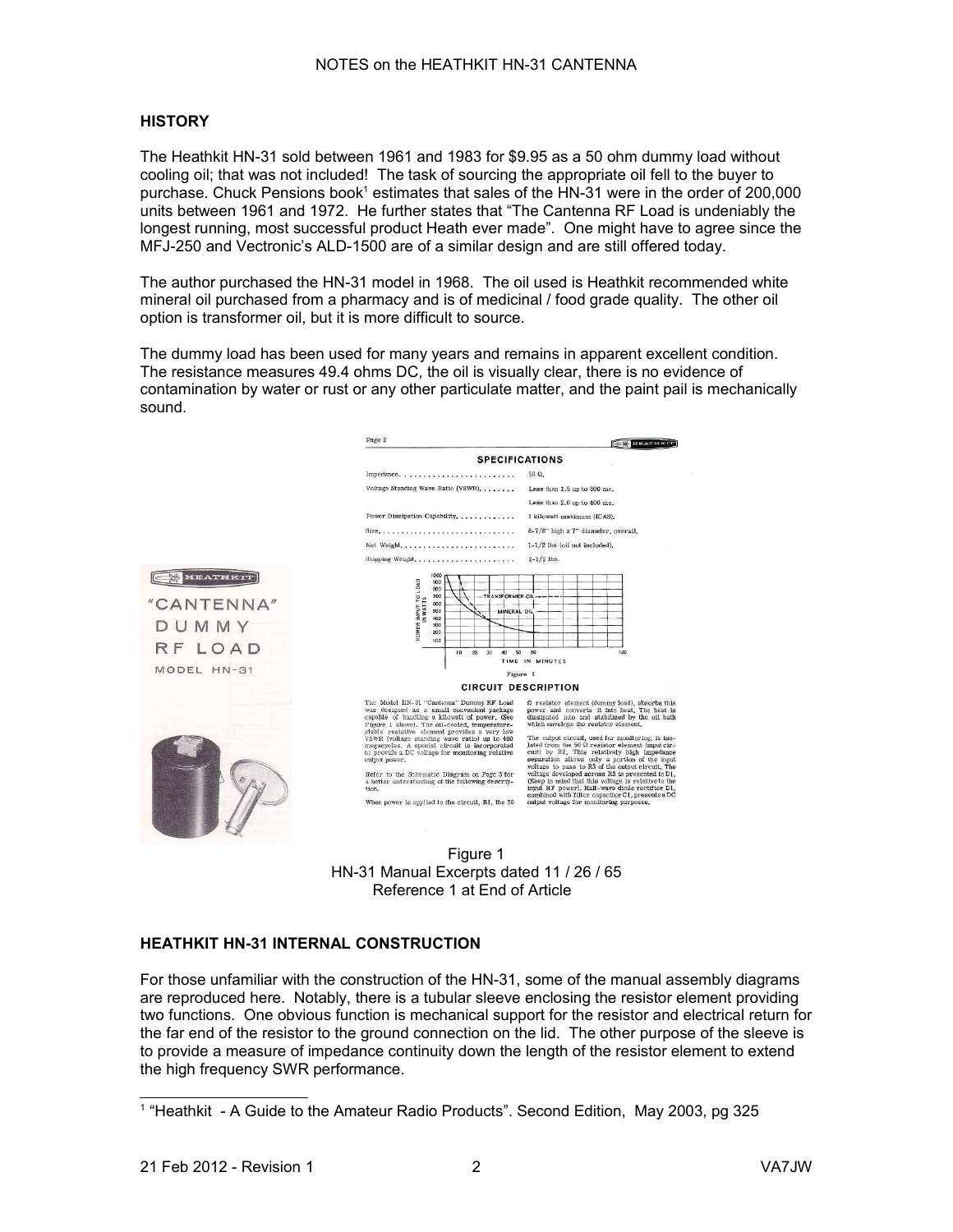

Figure 2 HN-31 Interior Construction

#### **THE LOAD RESISTOR**

The performance of the dummy load has mostly to do with the resistor characteristics. It is a ceramic tube coated with a carbon / graphite film that yields a nominal resistance of 50 ohms. Note that no tolerance is specified in the HN-31 manual although it is know to be +/- 10% from the manufacturers specifications. The resistor must also to able to dissipate power levels in excess of 1000 Watts and remain stable. This requirement means that it must operate at rather high temperatures and voltages. In all cases the resistor must not alter its properties.

The resistor is specifically designed to be non-inductive, meaning the impedance must be maintained at a constant value of 50 ohms resistive over a specified frequency range. This defines its operating frequencies. Figure 3 shows the measured impedance characteristics from 1 to 150 MHz using an AIM-4170 vector impedance meter.



Figure 3 Impedance Plot for the HN-31 Cantenna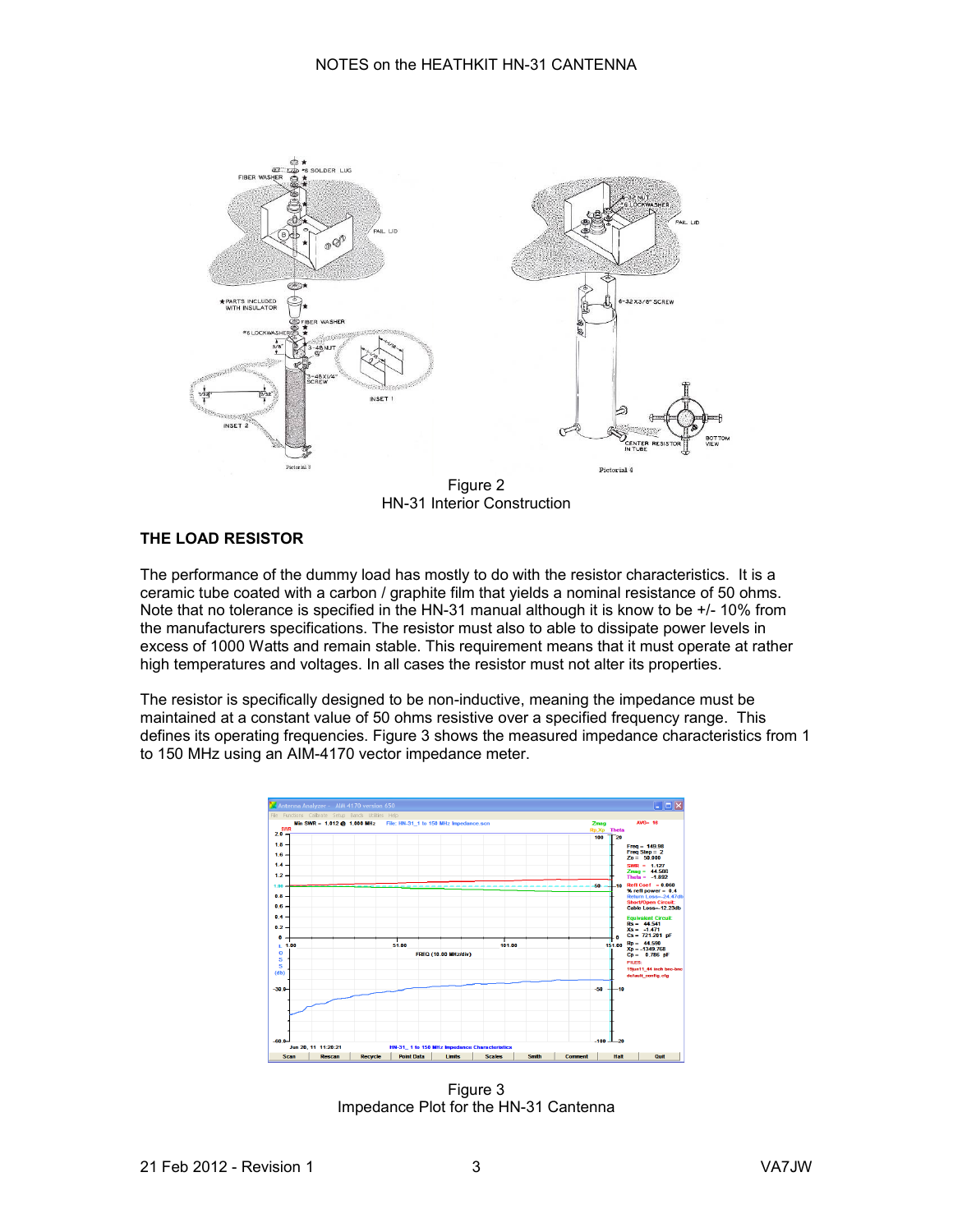The Cantenna performs rather well for the \$10 (1968) investment at that time. The impedance limits seem to be determined by stray capacitance becoming noticeable around 150 MHz.

#### **RESISTOR MANUFACTURERS**

The Heathkit HN-31resistor, part number 1J-2 appears in their manual of 11 / 26 / 65, and later as 1-2-10. It was manufactured by Carborundum. Their part number was 218SP-2 and is described as a 50 ohm +/-10%, ceramic tube, non-inductive resistor. There is no longer any reference to this product on the Carborundum website. Of course, "genuine" Heathkit parts are unavailable for repairs now as well.



Figure 4 is a sketch of the construction and size of this remarkable resistor.

Figure 4 Ceramic Resistor Physical

Kanthal Globar, Reference 2 and 4, apparently purchased Carborundum's Electric Products Division in 1993 and not surprisingly have an identical resistor, their part number 886-SP-500-K where 500 = 50 ohms, K = 10% tolerance with aluminum metalized ends. It is rated at 90watts in free air at 40 $^{\circ}$ C, at which point the surface temperature rises to its maximum specification of 350 $^{\circ}$ C. The SP designation is of prime importance as it indicates that the resistor is specially coated to make it impermeable to cooling fluid ingress. A non-coated version of this resistor (such as type A or AS) will absorb cooling fluids causing a significant increase in resistance (up to 100%). A pricing and availability enquiry sent to  $sales. globar@kanthal.com$  resulted in,

2 pieces min order, \$87.50 each. Delivery 8 weeks ARO

Another vendor of ceramic tube resistors, US Resistor, Reference 3, offers resistors of similar construction but there is not an identically sized article ( $0.75$ " OD x  $0.25$ " ID x  $5$ " Long) listed. No pricing was requested.

MFJ offers a product very much like the Heathkit Cantenna as the MFJ-250 and also has available various 50 ohm non-inductive resistors as indicated here from their web page.

| <b>Search Results</b>                      |                                              |         |  |  |  |
|--------------------------------------------|----------------------------------------------|---------|--|--|--|
| <b>Matching Part Number or Description</b> |                                              |         |  |  |  |
| Item $#$                                   | <b>Description</b>                           | Price   |  |  |  |
| 115-1500                                   | DUMMY LOAD, 90 WATT, 50 OHM. 10%, RESISTOR,  | \$20.16 |  |  |  |
| 115-1500A                                  | RESISTOR, 90 WATTS, 10%, OIL TREATED, 50 OHM | \$35.80 |  |  |  |
| 113-1220                                   | RESISTOR, DL, 50 OHM, 35W, 10%, VEC          | \$22.50 |  |  |  |
| 119-1500                                   | RESISTOR, 50 OHM, 200 WATTS, 6~ L X 1~ DIA   | \$32.31 |  |  |  |

Figure 5 MFJ 50 Ohm Load Resistors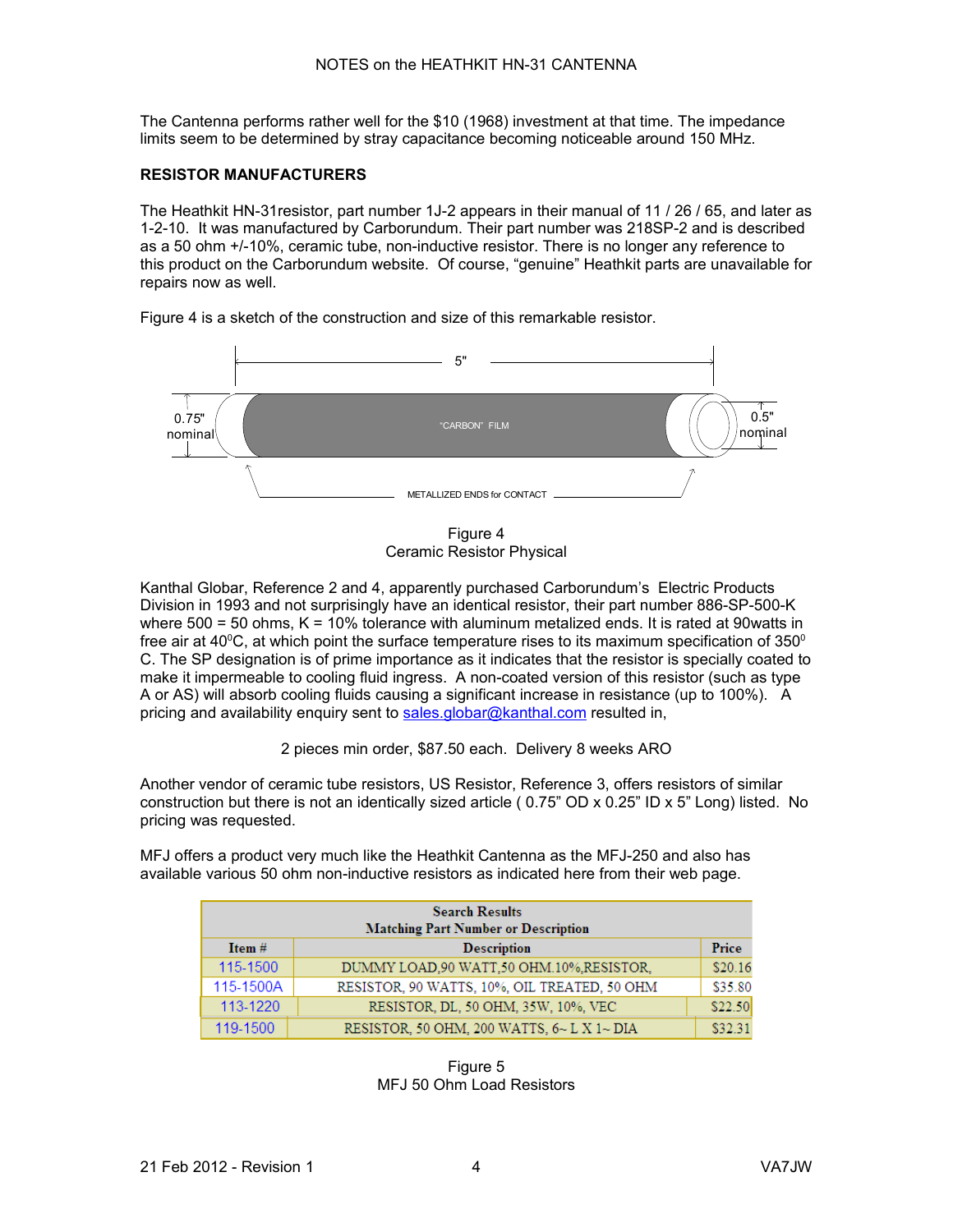

As well, these are the listed resistors as they appeared in the 2009 catalog

Figure 6 MFJ Catalog Listing

The 115-1500A, an oil treated resistor, Reference 4, immersion ready, would appear to be a replacement for the Heathkit resistor at 0.75" OD x 5". DO NOT USE the 115-1500. The following is a response from MFJ regards use of their resistor in the Heathkit Cantenna.



**Response to Question** yes, it is an oil-treated resistor used in our mfj-250 products. the mfj-250 was a direct clone of the heathkit. thanks for your business.

Transformer oil is sold under part number MFJ-21.



#### **COOLANTS**

The 50 ohm resistor is immersed in an oil that keeps the temperature of the resistor within its' safe operating limits. Two types of oil can be used, Mineral oil or Transformer oil.

Mineral oil is a colorless, transparent, odorless, liquid produced as a byproduct from the distillation of petroleum. It is referred to as Mineral oil because it is NOT a vegetable oil. Mineral oil has many uses in the food and medical industry as it is non-toxic. In the electrical industry it is used extensively as it has very high dielectric strength (non-conductive), is stable under high temperatures and has excellent thermal properties making it very useful as a coolant.

Transformer oil is a highly refined mineral oil which improves the insulating properties and fits the requirements for the dummy load.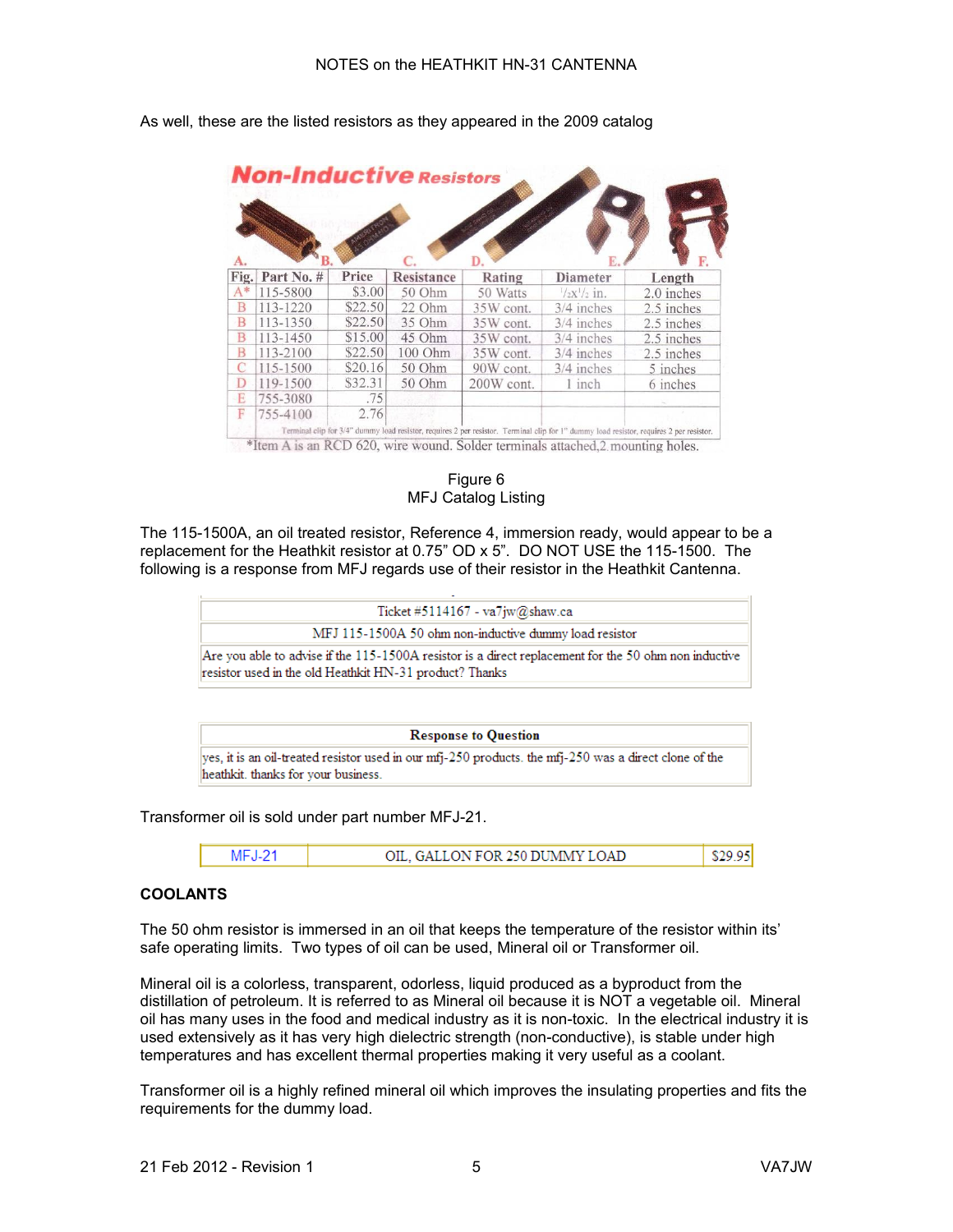Prior to 1980, transformer oils contained carcinogenic PCB's and if in doubt about the oil in an older load, dispose of the oil immediately and responsibly, and replace with new oil.

Another less common is oil is Silicone Transformer Oil, a Polydimethylsiloxane fluid formulated specifically for use as a dielectric coolant in electrical transformers. It is characterized by its high dielectric strength, wide service temperature range, and inflammability. It is not readily available to the consumer and is costly.

OTHER OILS ARE NOT TO BE SUBSTITUTED. For instance, motor oil can withstand very high temperatures but it is optimized to perform as a lubricant and so is sticky and has a very different viscosity not well suited for the heat removal process. Do NOT use anything other than the recommended coolants.

Both mineral and transformer oils are volatile; they can form flammable vapors when heated excessively. However, transformer oil is treated with additives to ensure that it does not readily burn. Mineral oil, while not similarly treated, is not considered highly flammable. Obviously for safety reasons, treat all oils with care in this regard.

An important property of the oil is the Flash Point. This is the point at which a volatile liquid will vaporize within the liquid, forming bubbles. These vapors may form an ignitable gas when mixed with air (oxygen). They may burn or explode if there is an ignition source (open flame / spark) in the vicinity. If vapors are produced in the dummy load, they are contained within the pail but there is a pressure relief valve in the lid which can release vapors to the surrounding atmosphere.

Reviewing various specifications (Materials Safety Data Sheets, "MSDS") on the web and comparing manufacturers spec sheets based on the use and application, the following condensed data describe the nominal properties.

| <b>PROPERTY</b>          | <b>MINERAL</b>       | <b>TRANSFORMER</b> | <b>SILICONE</b>      |
|--------------------------|----------------------|--------------------|----------------------|
| Appearance               | <b>Crystal Clear</b> | Clear Brown        | <b>Crystal Clear</b> |
| Odor                     | None                 | Mild petroleum     | Unknown              |
| <b>Flash Point</b>       | > 140 °C             | > 140 °C           | $>$ 200 °C           |
| <b>Breakdown Voltage</b> | 30 kV $*$            | $>60$ kV           | $>$ 50kV             |
| Flammability             | Slight               | Slight             | Non flammable        |

| Table 1                                     |  |
|---------------------------------------------|--|
| Some Properties of Recommended Coolant Oils |  |

\* Pure white, light mineral oil is typically specified as food or medical grade and dielectric strength is not a requirement. However it greatly exceeds voltages found in 1500 W dummy load applications, i.e. 500V or so.

#### **HEAT FLOW**

The heat developed in the resistor has to be carried away by the liquid oil that immerses the resistor. It is this convective cooling that maintains the resistor surface temperatures at a manageable level. Correspondingly, there is a power / time de-rating curve printed on the side of the pail as the load cannot dissipate 1 kW for very long. Heathkit optimistically specifies that it can dissipate 200 watts continuously but this reduces as power is increased above that. At the 1 kW level, the maximum CW power "on" time is optimistically 10 minutes. The spec. does not mention how hot it is allowed to get. The dummy load must be allowed to cool between high power "on" times.

Attention MUST therefore be paid to the build up of heat in the dummy load. The surface temperature of the pail is not a particularly good indication as to what the temperatures are within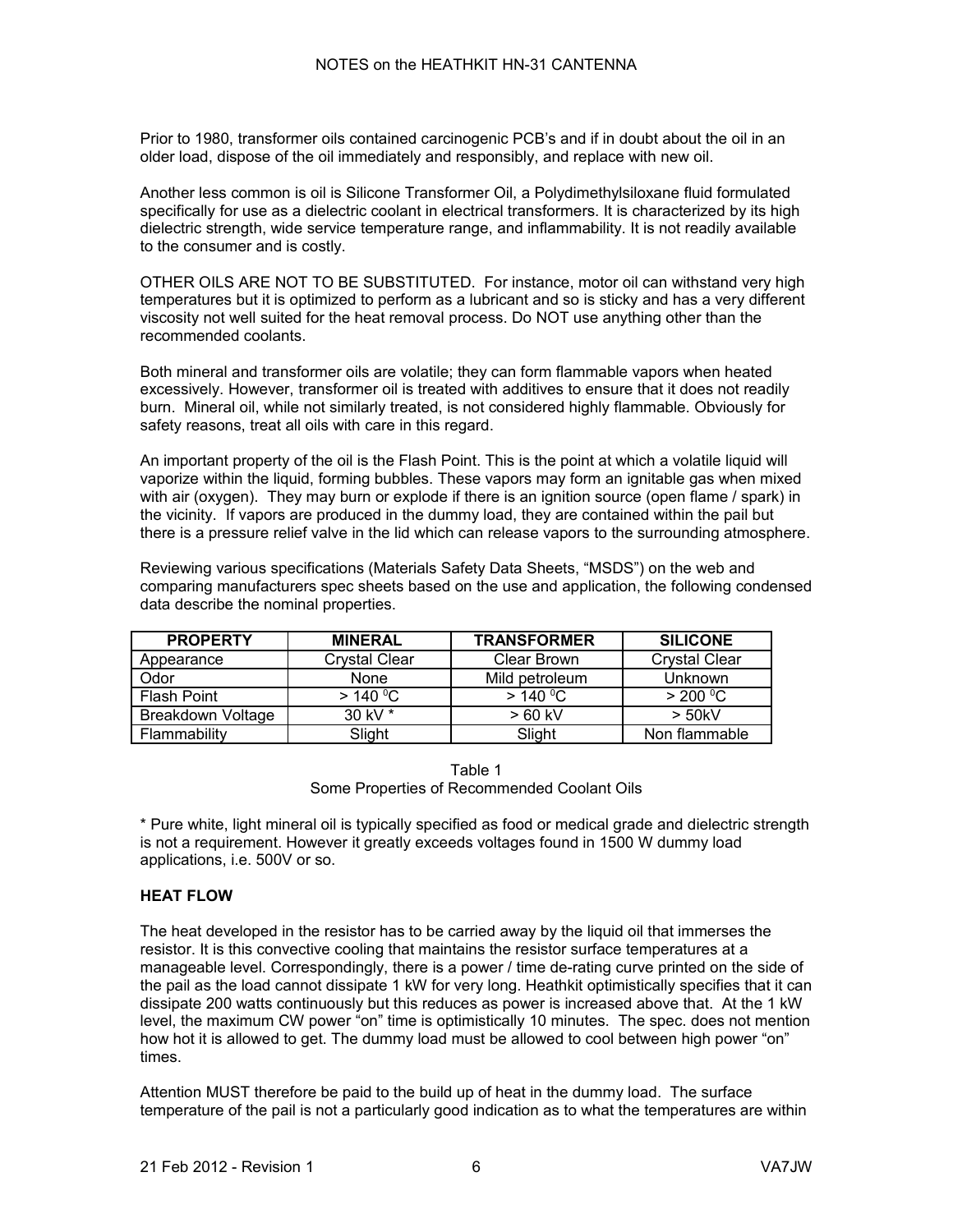the liquid and on the resistor surface. Too high a temperature can cause the resistor to become impaired by scorching of the resistive film or failure due to cracking of the ceramic dielectric.

In order for heat to flow from the resistor surface into the liquid there has to be a temperature difference between the resistor surface and the liquid in contact with the surface. The greater the temperature differential, the greater will be the rate of heat flow. When heat is being produced at the kW level, this differential will be high leading to high surface temperatures on the resistor.

The 1 gallon mass of oil heats up rather rapidly at the kW level and in turn it can only dissipate that heat by convecting it to the inside surface of the pail. The outside surface of the pail is not an efficient radiator of heat and so this limits the ability of the load to cool itself. A thermal profile was observed on the side of the pail as per Figure 7 as it was heating up from room temperature. This measurement was performed with an IR thermometer.



Figure 7 Temperature Profile of Pail When Heating Up

As a scenario, the surface temperature of the resistor may exceed the flash point of the liquid when heat is being produced faster than the conductive and convection action of the liquid can carry it away. For instance, if a series of high power tests is being conducted, resistor surface temperatures in excess of 150 degrees can be easily reached. Vapor bubbles may form at the surface of the resistor. At the outset, it is likely they condense quickly as they leave the resistor surface and enter a cooler liquid regime. However, if the heat cannot be removed quickly enough and vapor production becomes intense, it is possible that the surface of the resistor will become surrounded by vapor thus rapidly decreasing the cooling ability of the liquid. The surface temperature could quickly rise as a result inducing a resistor failure.

The OIL MUST NEVER BE ALLOWED TO BOIL.

Clearly it is necessary to keep the temperature of the dummy load under control by limiting the duration of applied power at whatever level. As there is no direct way to measure the resistor temperature, MONITOR THE TEMPERATURE AT THE TOP OF THE PAIL; this is the hottest area. Do not let it exceed about 50 °C. You can use the "Rule of Thumb" in this regard as 50 °C is about the upper tolerable limit and so if you cannot hold your thumb on the lid for more than 1 second; that is TOO HOT in this writers opinion.

#### **RESISTANCE CHANGE with TEMPERATURE**

All resistors have a temperature coefficient, that is, the resistance changes with temperature, usually increasing with higher temperature. Typically this is not much of a problem as resistor values as used in electronic circuits are seldom subjected to temperatures beyond 50  $^{\circ}$ C.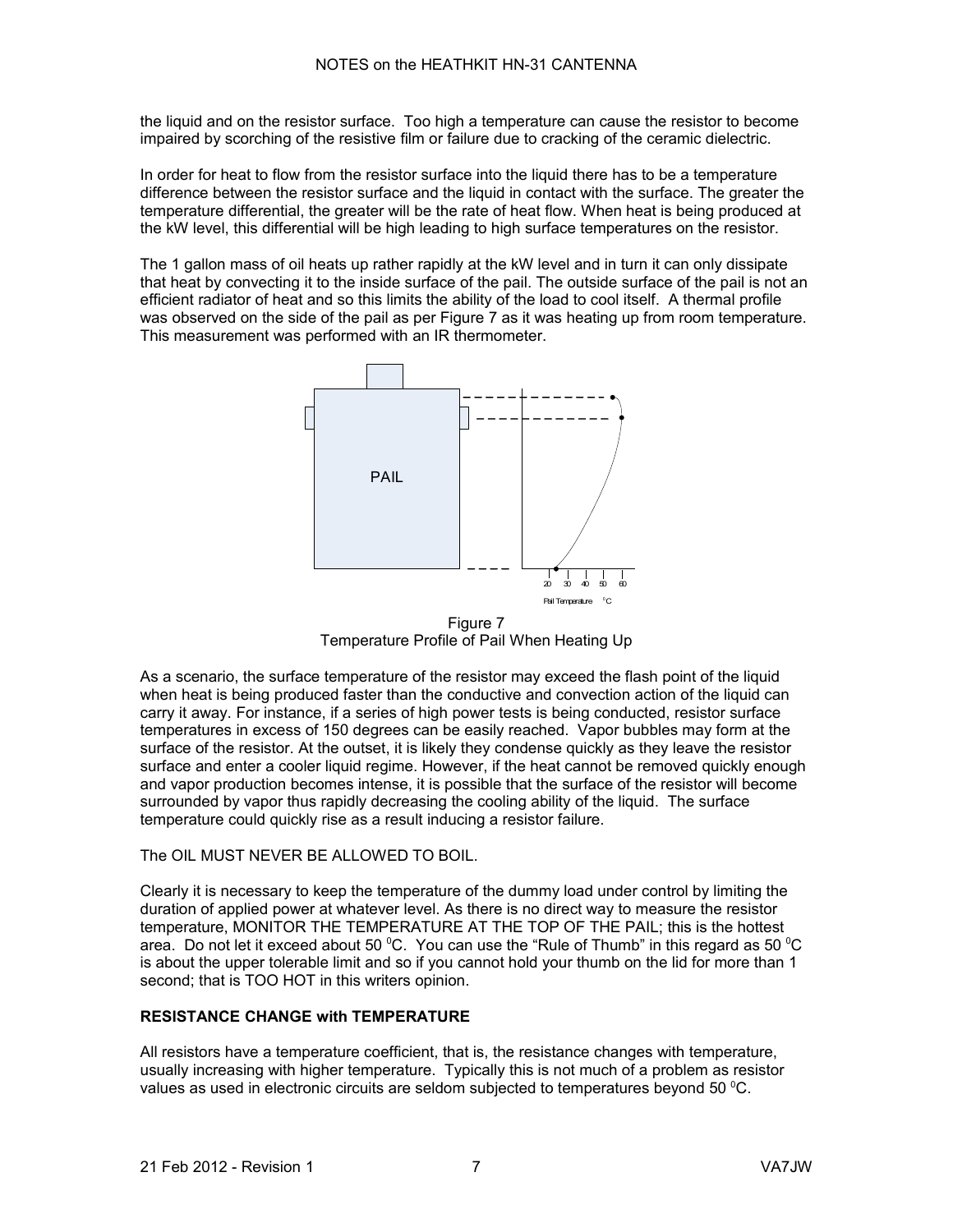However, the dummy load resistor operates under far more duress due to its function, which is to purposely dissipate power, and in this design, lots of it.

The tempco for Globar resistors of the SP type is between +0.2% to - 0.08% / degree C, That means the resistance may either increase or decrease with temperature. For a 50 ohm resistor this would be + 0.1 ohm or - 0.04 ohm per degree C. The max permitted surface temperature is 350 <sup>0</sup>C. At +350 degrees, the temperature rise above an ambient of 20 degrees C would be 330 degrees and the resistance could range from 83 ohms to 37 ohms.

The US Resistor tempco's has a tempco specified at up to -0.13% / degree C which is - 0.065 ohm per degree C. Assuming their resistors behave similarly to Globar product, a 330 degree rise in temperature could see the resistance decrease to 29 ohms.

Neither of these scenarios would be typical of actual performance. Still, this resistor is subject to great changes in temperature, and it may be that the nominal 50 ohms is different at elevated temperatures, such that the accuracy of power readings may well be affected. This possibility was investigated.

#### **RESISTANCE MEASUREMENT**

Measurement of the resistance of a "hot" Cantenna gave unexpected results. DC resistances were measured anywhere form 40 ohms to 20 ohms with various DVM's. One DVM even registered a negative resistance. As the Cantenna cooled, the resistance returned to the nominal 50 ohm level. A second Cantenna was secured and put to the same tests,  $\sim$  1 kW for a few minutes until the top of the pail was quite hot to the touch. Same results.

This turned out to be an instrumentation / measurement problem due to the thermoelectric effect caused by dissimilar metals in contact with each other, and at differing temperatures, which will generate a small but measurable voltage. Given the various metallic connections between the resistor and other parts of the dummy load (Figure 1) plus the considerable temperature differential generated from the hot end (top) of the resistor compared to the bottom end (cold) with the load under power (Figure 7), a complex voltage regime is developed with a net result that DC voltages in the 10's of mV are generated.

If interested, measure the DC voltage at the SO-239 connector when the load is completely at room temperature. There was less than 50 uV of thermal voltage using a Fluke Model 73 on the 300 mV range. At elevated temperature, where there are significant temperature differences throughout the "system", there is over 20 mV of thermal voltage present. The load has become a voltage source. As the load cools down, watch the voltage decrease to less than measurable over a period of a few hours as the load returns to thermal equilibrium at room temperature.

How does this corrupt the DVM measurements? DVM's source a known amount of current and measure the voltage across the unknown resistance and then calculate the resistance in ohms. DVM's do not source a "standard" current. The currents sourced with the authors various DVM's produced voltages across the 50 ohm load ranging from 22 mV to 120mV. The swamping of the DVM generated voltage by the thermoelectric voltage accounts for the wildly varying readings so obtained. An old fashioned VOM of 10k/volt will give a more accurate reading than a DVM since the VOM applies  $\sim$  1.5 volts to the resistor under test.

An AC impedance measurement will ignore the DC voltages and give a correct reading. The impedance of the load was measured with an AIM 4170 Vector Impedance Meter which sweeps an RF signal voltage across the dummy load at approximately 35 mVAC as measured with a 'scope. This is an AC measurement and the DC thermal voltages do NOT affect the impedance measurement. The first sweep is performed at a room temperature of 21  $^{\circ}$ C. The dummy load is subjected to about 200 watts for about 5 minutes such that the pail temperature measured near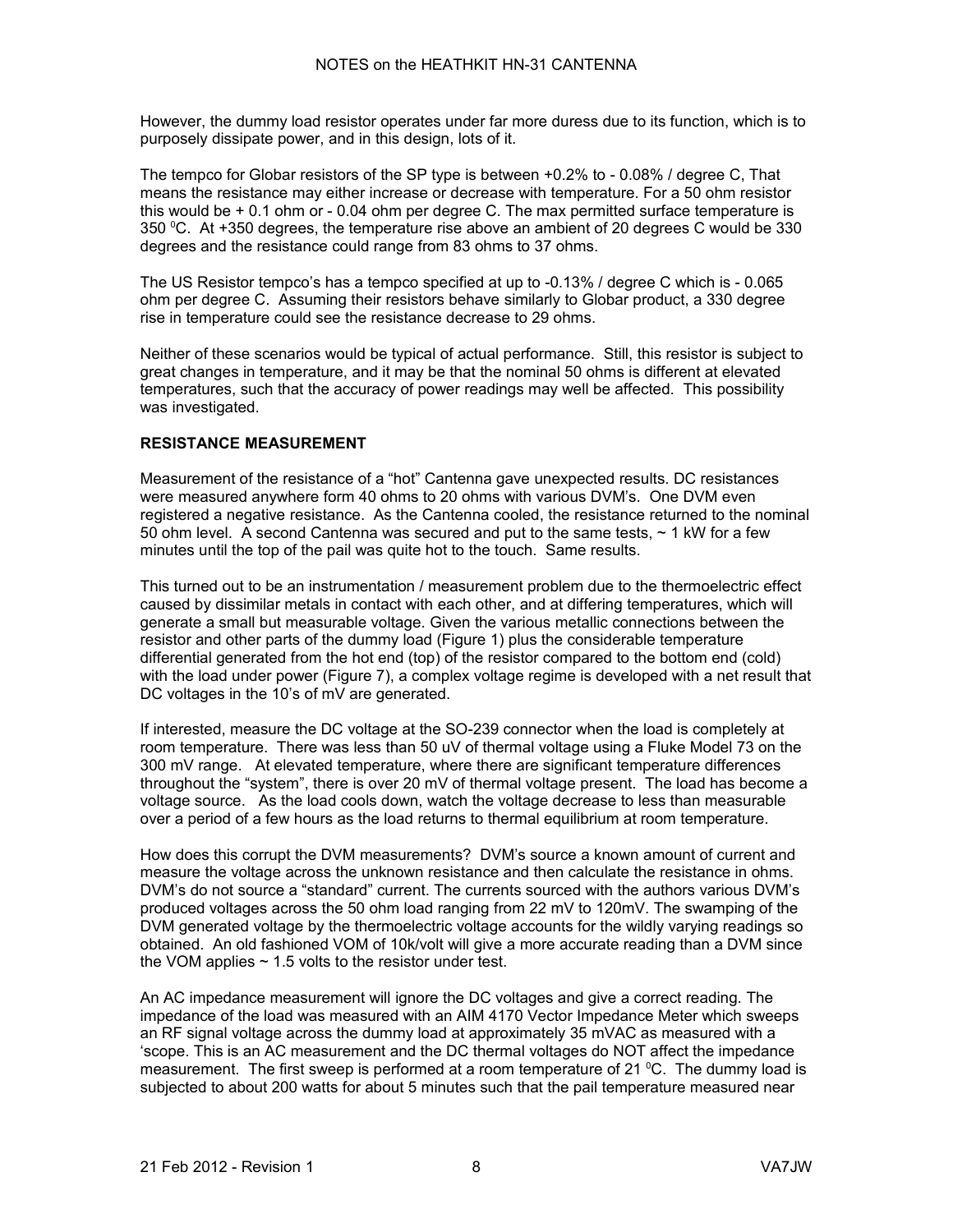the top rises above 60  $\degree$ C. Figure 8 shows the results of such a measurement over the HF, 1 to 30 MHz spectrum.



Figure 8 Impedance of the Dummy Load at 21 and 60+ °C from 1 MHz to 30 MHz

As can be seen, the SWR and Z plots overlay each other. The Return Loss does change a few dB for the worse but at 35 dB overall this is not an issue.

#### **CONCLUSIONS**

The venerable Heathkit HN-31at 43 years old still performs as well as it ever did, and that performance is excellent.

The resistance of this dummy load resistor at 49.4 ohms is amazingly good after the uncountable heating and cooling cycles it has been through. The unpublished spec. is +/- 10%.

The impedance of the load is very stable with temperature and the temperature coefficient of the resistor does not appear to cause any significant accuracy of power measurement change due to a deviation from 50 ohms.

Measuring the DC resistance can only be done when the load is at thermal equilibrium, that is, when the temperature of all components are the same throughout the system. This would be the case when the load is allowed to rest at room temperature for at least 4 hours after being used (heated).

To be certain, use a sensitive 3-1/2 digit DVM with a 200 MV scale setting and measure the DC voltage at the SO-239. It should read 000.0 mV.

#### **Acknowledgements**

Thanks to Ted Ball, ex-VE6PQ for his technical expertise in sorting out the DC measurement dilemma. He first suggested that thermoelectric voltages might be causing the errors in the hot resistance measurements. He was, as usual, spot on as confirmed with subsequent measurements.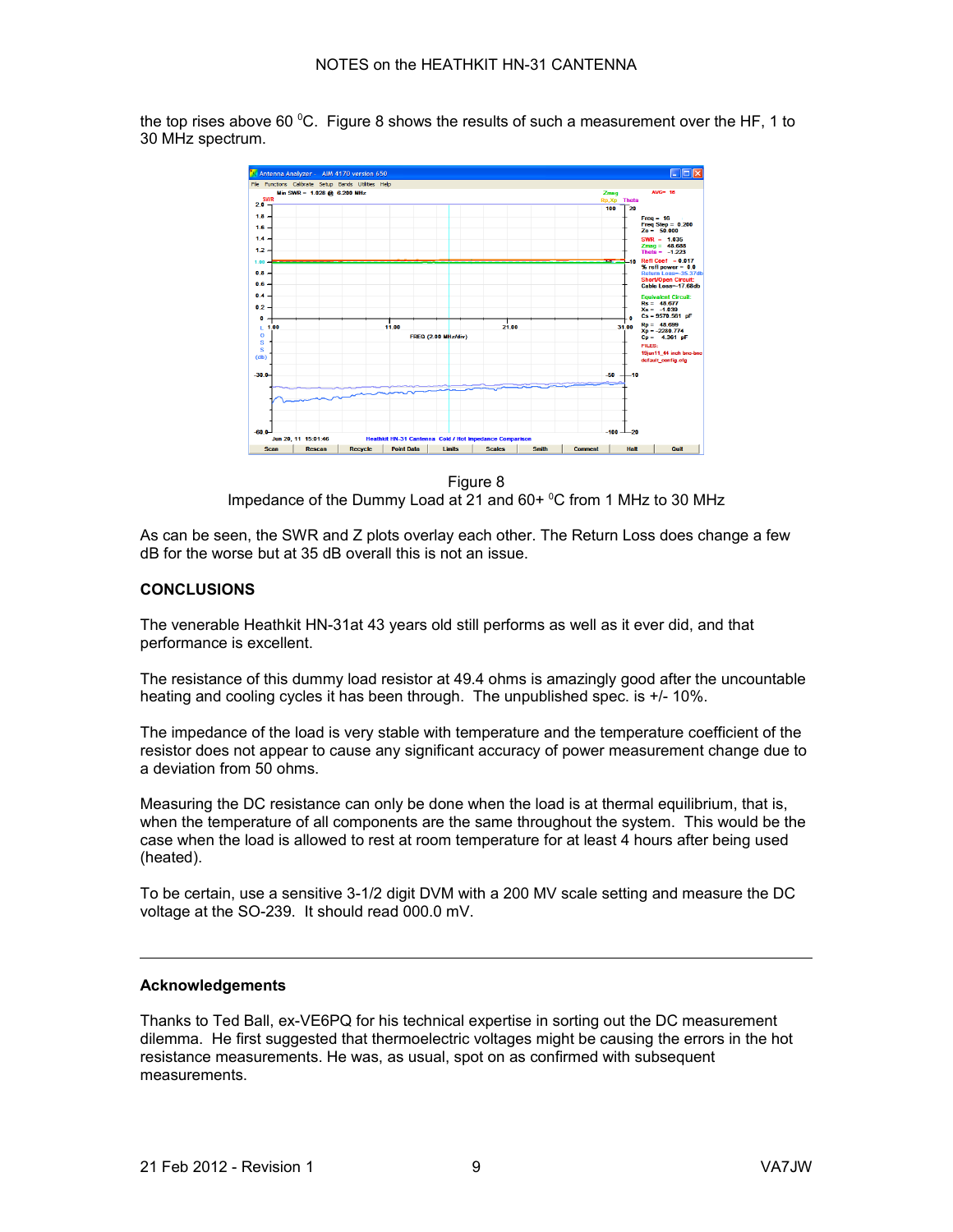#### NOTES on the HEATHKIT HN-31 CANTENNA

#### **References**

Ref 1. Heathkit Manual

<http://www.repeater-builder.com/heath/hn-31-cantenna.pdf>

Ref 2. Kanthal – Globar. Technical specifications for the power resistor

<http://www.globar.com/pdfs/Series-800-1000-Tubular.pdf/>

Ref 3 US Resistor

<http://www.usresistor.com/materials.html>

Ref 4. Comments on Oil Impregnation [http://groups.google.com/group/rec.radio.amateur.antenna/browse\\_thread/thread/ade0d34449ff7](http://groups.google.com/group/rec.radio.amateur.antenna/browse_thread/thread/ade0d34449ff70a2) [0a2](http://groups.google.com/group/rec.radio.amateur.antenna/browse_thread/thread/ade0d34449ff70a2)

Ref 5. Article on the HN-31

[http://www.w6ze.org/Heathkit/Heathkit\\_020\\_HN31.pdf](http://www.w6ze.org/Heathkit/Heathkit_020_HN31.pdf)

#### **Permissions**

This article may be used by other amateurs for their personal information.

This material may not be used by persons for monetary gain

Permission to quote is granted provided credit is given as to this source.

Correspondence may be addressed to the author,

John White VA7JW 344 Oxford Drive Port Moody, BC Canada V3H 1T2

[va7jw@shaw.ca](mailto:va7jw@shaw.ca)

604-936-2367

Copyright February 2012 ©

**Revision 1 Changes, 21** Feb 2012